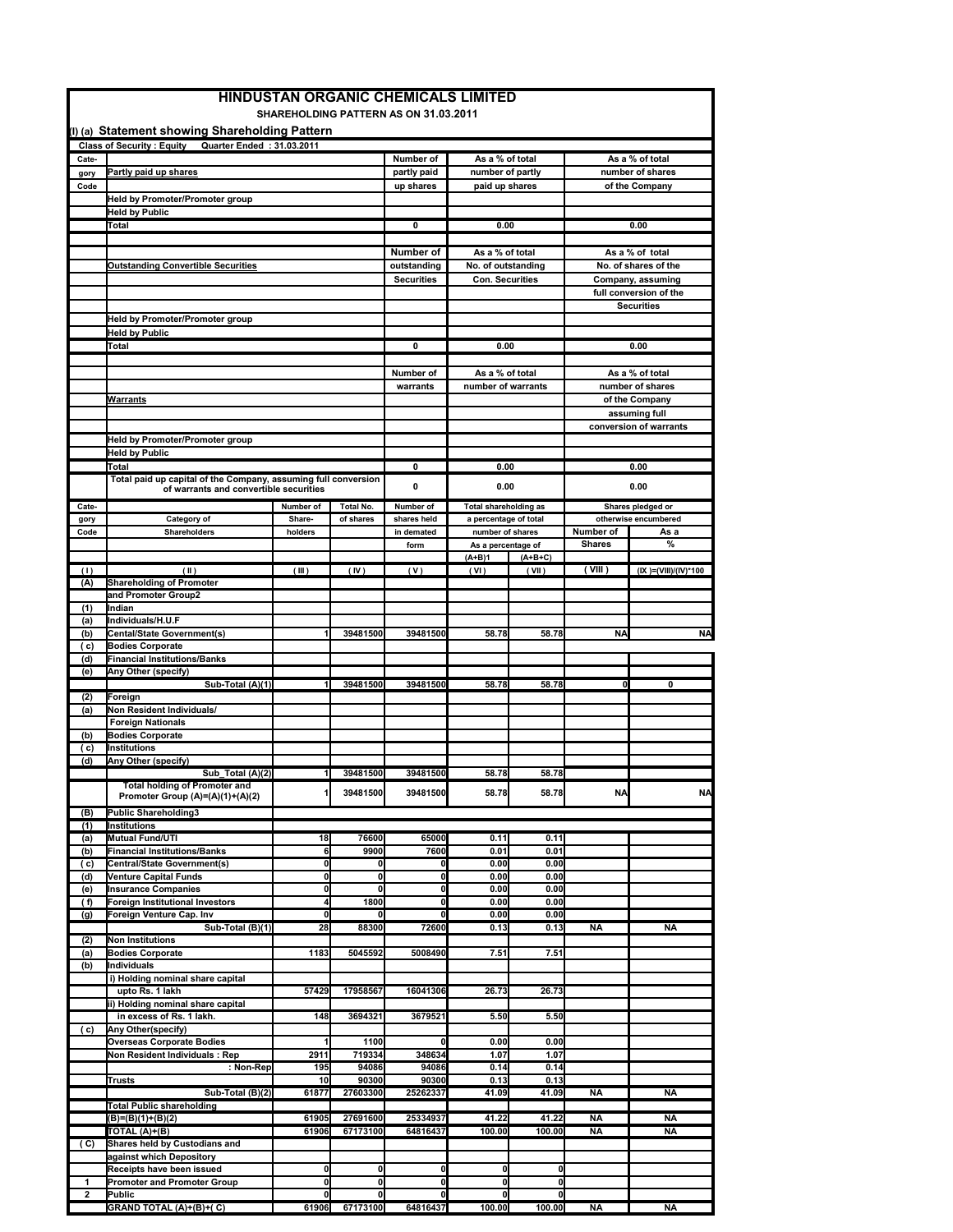| $(1)$ $(b)$ | "Statement showing shareholding of persons belonging to the category "Promoter and Promoter Group" |                          |                                           |                                        |                              |                                                                                       |  |  |
|-------------|----------------------------------------------------------------------------------------------------|--------------------------|-------------------------------------------|----------------------------------------|------------------------------|---------------------------------------------------------------------------------------|--|--|
|             |                                                                                                    | <b>Total shares held</b> |                                           | Shares pledged or otherwise encumbered |                              |                                                                                       |  |  |
| Sr.No.      | Name of the shareholder                                                                            | lNumber                  | As a % of<br>grand total<br>$(A)+(B)+(C)$ | Number                                 | As a                         | As a % of grand<br>total $(A)+(B)+(C)$<br>Percentage <b>JOF SUB-Clause (I)</b><br>(a) |  |  |
|             | ( II )                                                                                             | $III$ )                  | (IV)                                      | 'V.                                    | $(VI) = (V)I$<br>$(III)*100$ | ( VII )                                                                               |  |  |
|             | 1lPresident of India                                                                               | 39481500                 | <b>58.78</b>                              |                                        |                              |                                                                                       |  |  |
|             | <b>TOTAL</b>                                                                                       | 39481500                 | 58.78                                     |                                        | 0.00                         | 0.00                                                                                  |  |  |

| $(1)$ (c) | Statement showing shareholding of persons belonging to the category "Public" and<br>holding more than 1% of the total number of shares |               |                                                                                                                                      |  |  |  |  |  |
|-----------|----------------------------------------------------------------------------------------------------------------------------------------|---------------|--------------------------------------------------------------------------------------------------------------------------------------|--|--|--|--|--|
|           | Sr. No. Name of the shareholder                                                                                                        | No. of shares | Shares as percentage of total no.<br>of shares {i.e.Grand Total(A)+(B)<br>+C) indicated in statement at<br>$\vert$ para(1)(a) above} |  |  |  |  |  |
|           |                                                                                                                                        |               |                                                                                                                                      |  |  |  |  |  |
|           | <b>NA</b>                                                                                                                              |               |                                                                                                                                      |  |  |  |  |  |
|           |                                                                                                                                        |               |                                                                                                                                      |  |  |  |  |  |
|           | TOTAL                                                                                                                                  |               | 0.00                                                                                                                                 |  |  |  |  |  |

| (d) | Statement showing details of locked in shares |                                                               |                                  |                                                                                                                                                    |  |  |  |  |
|-----|-----------------------------------------------|---------------------------------------------------------------|----------------------------------|----------------------------------------------------------------------------------------------------------------------------------------------------|--|--|--|--|
|     | <b>Sr. No. IName of shareholder</b>           | Category of<br><b>shareholders</b><br>(Promoters/pu<br>lblic) | INo. of<br>llocked-in<br>Ishares | Locked-in shares as<br>percentage of total no.<br>of shares {i.e.Grand<br>$[Total(A)+(B)+C)$<br>indicated in statement<br>$hat para(1)(a) above\}$ |  |  |  |  |
|     | <b>NA</b>                                     |                                                               |                                  |                                                                                                                                                    |  |  |  |  |
|     | TOTAL                                         |                                                               |                                  | 0.00                                                                                                                                               |  |  |  |  |

| (II) (a) | Statement showing details of Depository Receipts (DRS) |                      |                                                                                      |                                         |                                                                                                    |  |  |  |  |
|----------|--------------------------------------------------------|----------------------|--------------------------------------------------------------------------------------|-----------------------------------------|----------------------------------------------------------------------------------------------------|--|--|--|--|
| Sr. No.  | Type of outstanding Dr(ADRs,<br>GDRs, SDRs, etc)       | <b>No. of shares</b> | INo. of<br>Ishares<br>underlying<br>loutstanding at para (1)(a)above}<br><b>IDRs</b> | Shares underlying<br>$Total (A)+(B)+C)$ | outstanding DRs as a<br>percentage of total no.<br>of shares {I.e. Grand<br>indicated in Statement |  |  |  |  |
|          |                                                        |                      |                                                                                      |                                         |                                                                                                    |  |  |  |  |
|          | <b>NA</b>                                              |                      |                                                                                      |                                         |                                                                                                    |  |  |  |  |
|          | <b>TOTAL</b>                                           |                      |                                                                                      |                                         |                                                                                                    |  |  |  |  |

| $(II)$ (b) | Statement showing holding of Depository Receipts (DRs) where underlying shares are<br>in excess of 1% of the total no.of shares |                                                                            |                                                                                 |                                         |                                                                                                    |  |  |  |
|------------|---------------------------------------------------------------------------------------------------------------------------------|----------------------------------------------------------------------------|---------------------------------------------------------------------------------|-----------------------------------------|----------------------------------------------------------------------------------------------------|--|--|--|
|            | Sr. No. Name of the DR Holder                                                                                                   | Type of<br>loutstanding<br><b>DR(ADRs.</b><br><b>GDRs, SDRs,</b><br>letc.) | INo. of<br>Ishares<br>lunderlying<br> outstanding  at para (1)(a)above}<br>DRs. | Shares underlying<br>$Total (A)+(B)+C)$ | outstanding DRs as a<br>percentage of total no.<br>of shares {I.e. Grand<br>indicated in Statement |  |  |  |
|            |                                                                                                                                 |                                                                            |                                                                                 |                                         |                                                                                                    |  |  |  |
| <b>NA</b>  |                                                                                                                                 |                                                                            |                                                                                 |                                         |                                                                                                    |  |  |  |
|            |                                                                                                                                 |                                                                            |                                                                                 |                                         |                                                                                                    |  |  |  |
|            | <b>TOTAL</b>                                                                                                                    |                                                                            |                                                                                 |                                         |                                                                                                    |  |  |  |